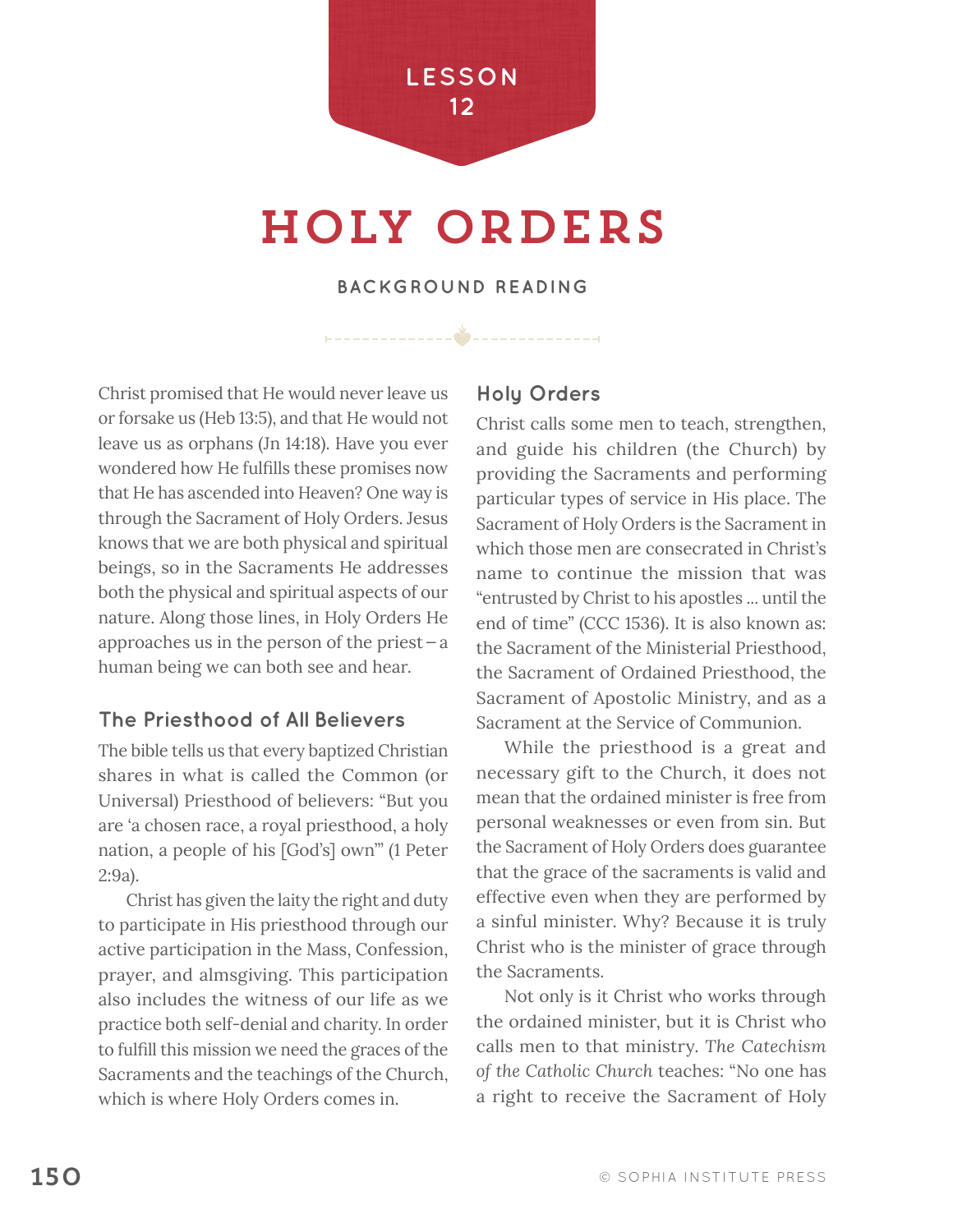Orders. Indeed no one claims this office for himself; he is called to it by God. …Like every grace this sacrament can be received only as an unmerited gift" (1578). A call to the Sacrament of Holy Orders is a call to serve. The ministerial priesthood is at the service of the Common Priesthood of all believers in the Church.

## **The Three Degrees of the Sacrament**

The three degrees of the Sacrament of Holy Orders are: bishops (the episcopate), priests (the presbyterate), and deacons (the diaconate). All three degrees are conferred by the same Sacrament of Holy Orders.

We can trace the unbroken line of apostolic succession through the bishops. The bishop, in the fullest sense possible, serves in the place of Christ as teacher, shepherd, and priest. Only the bishop can administer the Sacrament of Holy Orders, and he is normally the one who administers the Sacrament of Confirmation. The bishop has care over the particular Church given to him by the pope, and is "responsible with the other bishops for the apostolic mission of the Church" (CCC 1560). Only the pope can ordain a person to be a bishop.

In order to fulfil their mission across the many churches and institutions within a diocese, bishops ordain local priests to

assist with some of their ministerial duties. "Priests can exercise their ministry only in dependence on the bishop and in communion with him" (CCC 1567). From their bishop they receive charge over a parish community or a particular ecclesial office.

The priest is the ordinary minister of the Sacraments other than Confirmation and Holy Orders. Because of his administration of the Sacraments the priestly office is sometimes referred to as the office of "sanctification" as distinguished from the bishop's office of teaching and governing.

At the third Degree of Holy Orders are the deacons who are ordained for a ministry of service. The deacon is ordained by his local bishop and is assigned his specific ministry of service by him. A deacon may serve at the celebration of the Sacraments, especially the Eucharist. He may also distribute Holy Communion, bless marriages, baptize, preside over funerals, proclaim the Gospel and preach, and dedicate himself to various charitable ministries.

# **A Gift from Christ**

Christ's goal is for each of us to become fully mature and complete in Him so that we can enter into his joy. For this reason He has given His Church the gift of Holy Orders through which we receive the Sacraments, learn His teachings, and are shepherded (led and governed) by Him.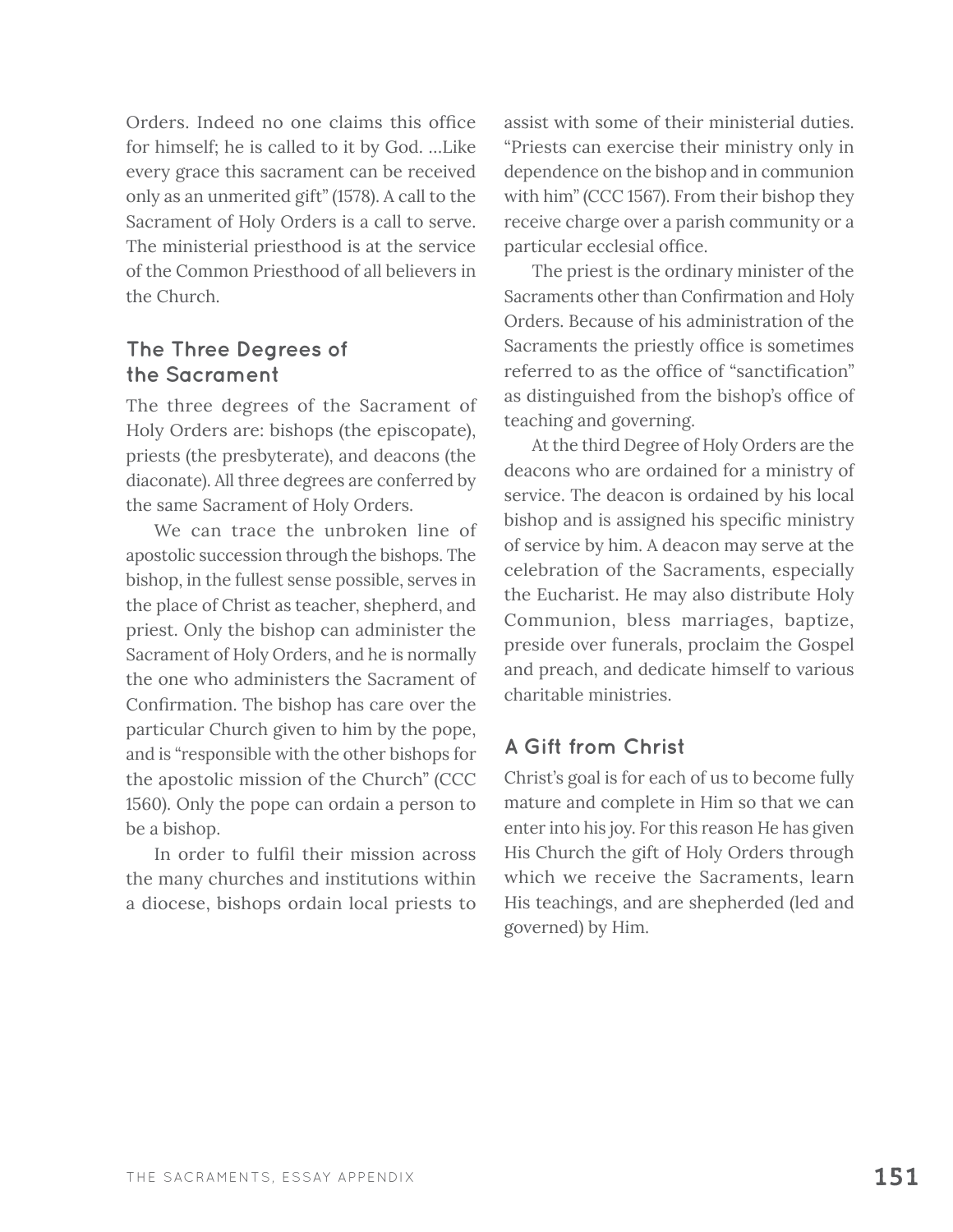

# holy matrimony

#### **BACKGROUND READING**

必

At the very beginning of creation God made it clear that marriage was a part of His original plan and that He is its author: "God created mankind in his image; in the image of God he created them; male and female he created them" (Gen 1:27).

God, who is love, created man and woman in His image for love. Thus, the God-given vocation of every human being is to love. And in a unique way man and woman were created for each other and called to become one in a covenant of love: "The Lord God said: 'It is not good for the man to be alone.' … The Lord God then built the rib that he had taken from the man into a woman. When he brought her to the man, the man said: 'This one, at last, is bone of my bones and flesh of my flesh; This one shall be called "woman."' … That is why a man leaves his father and mother and clings to his wife, and the two of them become one body" (Gen 2:18-24). This oneness becomes an image of the absolute and unfailing love that God has for us. After God created man and woman He said to them, "Be fertile and multiply; fill the earth and subdue it" (Gen 1:28).

 From the very first chapters of Scripture we see that God created man and woman in His image and called them to love. He created them for each other and joined them together in a covenant of love (marriage) and oneness that cannot be broken. This covenant is to be "fruitful" and its work is to watch over creation and to partake in procreation.

#### **Created for Joy**

As the *Catechism* makes clear, God created marriage for the good of the spouses: "The acts in marriage by which the intimate … union of the spouses takes place … are noble and honorable; the truly human performance of these acts fosters the self-giving they signify and enriches the spouses in joy and gratitude. Sexuality is a source of joy and pleasure. …The Creator himself … established that in the [generative] function, spouses should experience pleasure and enjoyment of body and spirit" (CCC 2362).

God's creation was perfect and the union of man and woman in marriage was complete. Then came sin. Since original sin, marriage has been "threatened by discord, a spirit of domination, infidelity, jealousy, and conflicts that can escalate into hatred and separation" (CCC 1606). God's beautiful plan was soiled by the stain of sin and no longer worked as He had created it. To return to God's plan, man and woman need the help of God's grace.